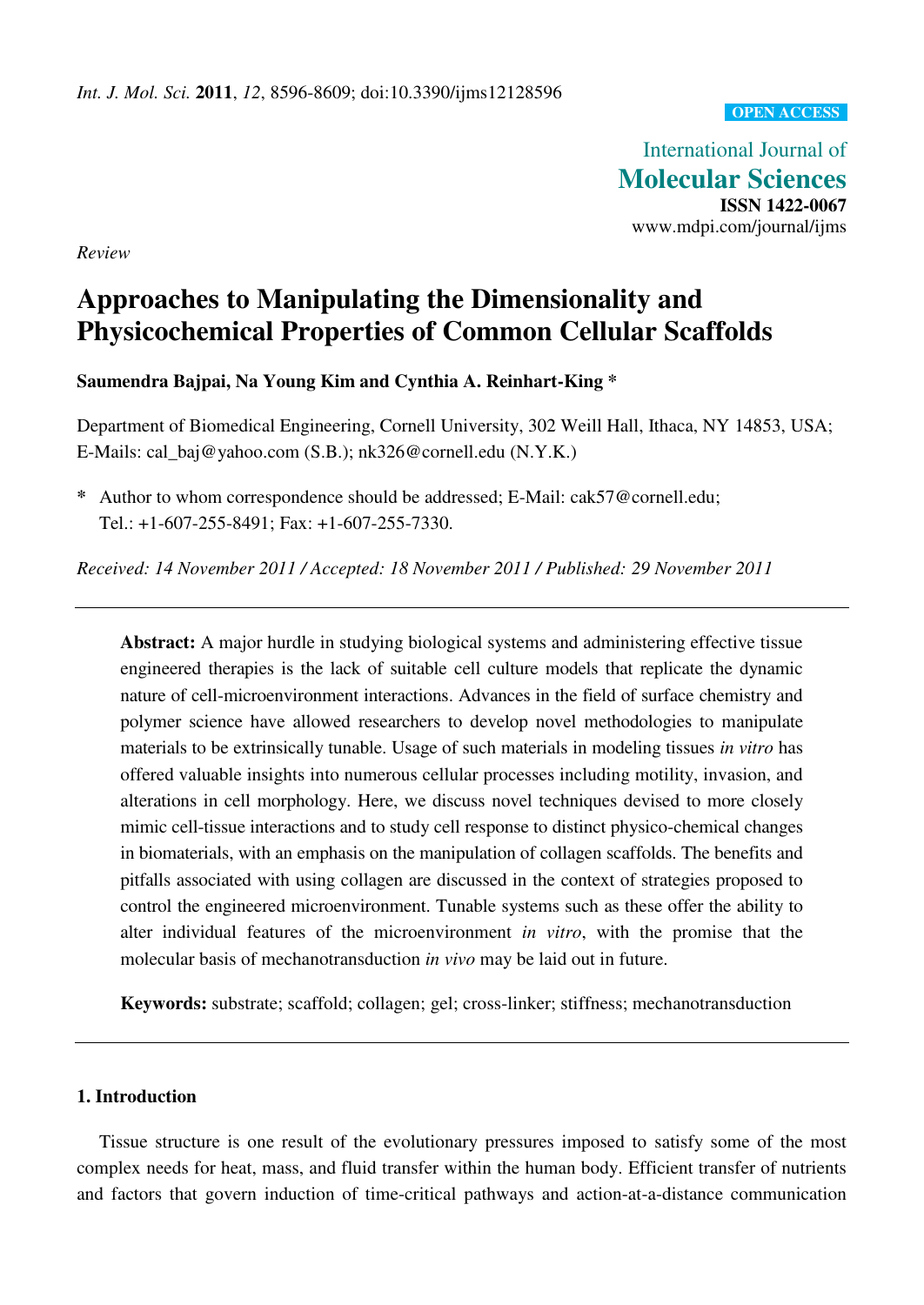between cells within a tissue and those between dissimilar tissues are principal determinants of tissue functionality and pathogenic states. Due to the complexities involved in studying live tissues in real-time, most research on cell behavior has traditionally focused on two-dimensional (2D) cell culture [1] and more recently, on culturing cells within three-dimensional (3D) matrices [2–4] (Figure 1). While the general focus in recent literature has been moving from simple, non-representative systems to more complex systems mimicking real tissues more closely, discrepancies between *in-vitro* observations and *in-vivo* behavior continue to be numerous.

There are several key differences between the cell behaviors described in microenvironments created by various cell culture models and the *in vivo* conditions these models aim to replicate [5–8]. In this review, we examine some of the recent advances in the modulation of cellular microenvironment aimed at mimicking real tissues more closely. As a general trend, the more current focus in this field has been on designing systems with biomechanical characteristics that can be tuned and controlled without inducing cellular toxicity/incompatibility.

**Figure 1.** Cellular responses to change in extracellular cues. (**a**) Variation of cell morphology with changing substrate stiffness. Bovine aortic endothelial cells (BAEC) plated on collagen coated 2D polyacrylamide (PA) substrates with varying stiffness exhibit varying cell-morphology [9]. Reprinted from [9] with permission from John Wiley and Sons; (b) The spatial variation of stress distribution as measured for a BAEC [10,11] adhered to polyacrylamide gel (E = 2.5 kPa). Image courtesy of Joseph P. Califano. (**c**) The nature of gradients exhibited by *in vivo* interfaces. *In vivo* architecture of the basement membrane **c**(**a**) and the dermis **c**(**b**), with a fibroblast sprawled in quasi-3D architecture. The tissue architecture changes from **c**(**a**) to **c**(**b**) over a few tens of microns [12]. Reprinted from [12] with permission from Elsevier; (**d**) and (**e**) show the effect of fiber alignment on cell morphology for cells inside 3D collagen matrices with and without imposed alignment respectively. Arrow marks the direction of fiber alignment that induces nearly similar alignment of the cells [13,14]. Reprinted from [14] with permission from Elsevier.

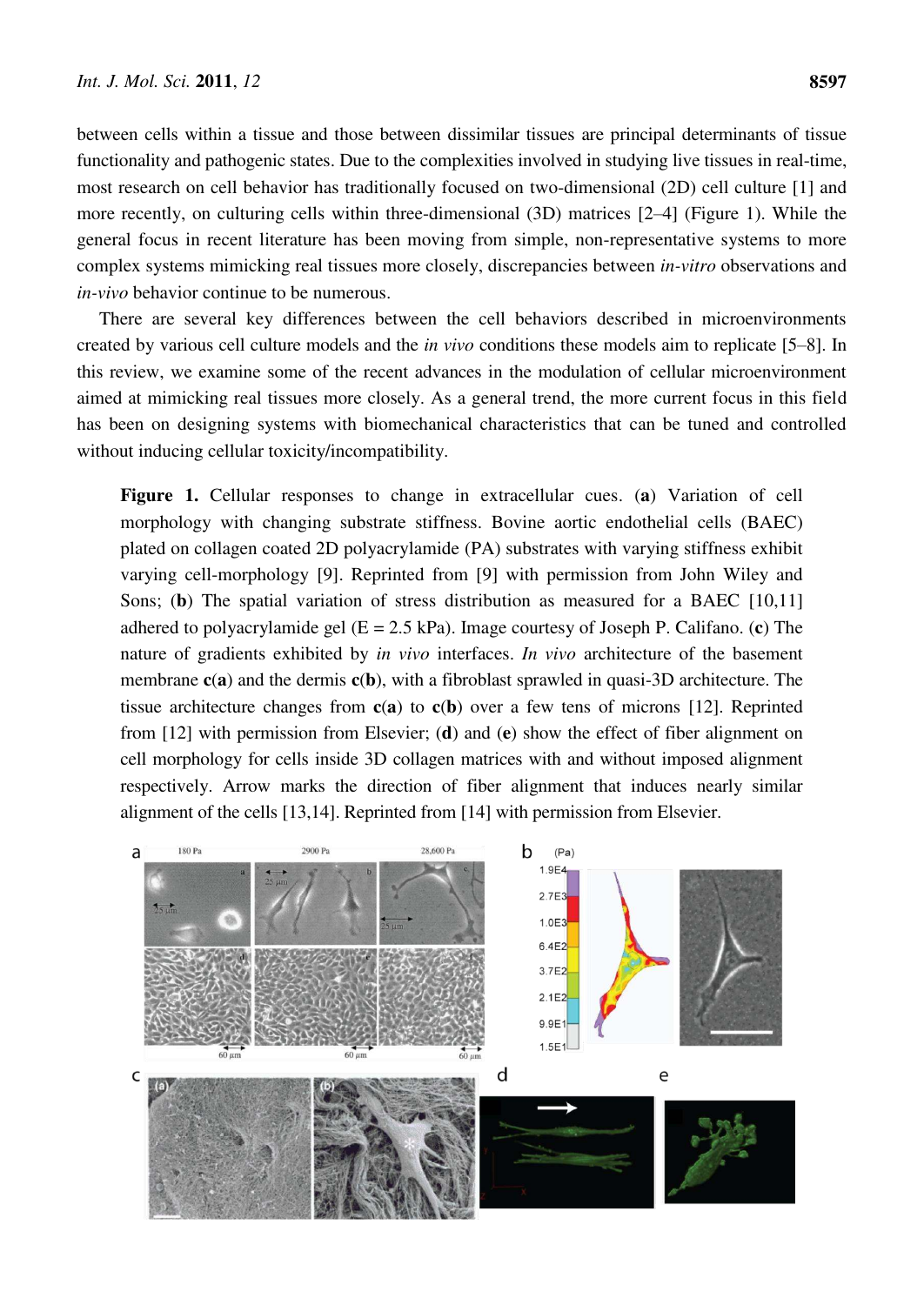## **2. Engineering the Two Dimensional Landscape**

Traditionally, cells harvested from tissues (and subsequently used as primary cells or as immortalized cell lines) have been cultured on 2D surfaces that have been pretreated with adhesion-favoring ligands. Historically, much of what we know from the literature within the field of cell biology is based on information derived from studies performed using cells plated on polystyrene dishes. For instance, most of the cell migration literature is composed of studies of cells on polystyrene dishes, where for example, wound healing is simulated by scratching a monolayer with a pipette tip. Likewise, much attention has been paid to the role of focal adhesions on the basal surface of cells cultured on plastic dishes and their role in cell motility [13]. Additionally, the role played by phosphorylation of variation signaling proteins in governing cell motility was largely elucidated by cells cultured on 2D hard surfaces [15–18]. However, there remains a debate as to whether focal adhesions occur in cells embedded in 3D microenvironments [19,20]. The differences between 2D substrates and the 3D *in vivo* environment are becoming increasingly more important to the biological community as evidence mounts indicating that the two conditions (2D *versus* 3D) can cause entirely different cell responses.

While it is known that 2D environments do not fully recapitulate what cells experience *in vivo*, they most often continue to be the platform of choice due to their ease of use and availability. In recent years, researchers have sought to re-engineer 2D substrates to more closely mimic the critical features present in the 3D, *in vivo* microenvironment.

One of the critical differences between traditional culture and *in vivo* tissue conditions is the dissimilarity in cell and matrix polarity cues that are present. Culture in a petri dish imposes apical-basal polarizing cues otherwise not found in the *in vivo* microenvironment [21]. The inherent baso-apical polarity induced by 2D culture of fibroblasts cells on polystyrene dishes is a classic case in point where the culture condition imposes an artificial polarity, resulting in altered cell behavior. While significant information about the morphology and motility of these cells is reported using 2D cultures [21], many of these results are not recapitulated in real tissues. For instance, the faster modes of cell motility discovered with mammalian carcinoma cells invading inside tissues (with speeds up to  $3 \mu m/min$  [22]) have not been reported for cells moving on 2D culture plastic or inside 3D collagen gels. The differences in behaviors exhibited by cells on polystyrene as compared to those *in vivo* are likely due to the differences between the polarizing cues found in each condition.

Numerous 2D approaches have been proposed to control polarity and study the correlation between cell polarization and cell behavior. To confine and direct cell polarization, soft lithography has been an important tool in the array of techniques proposed to design tunable biomaterials [23]. Methods to confine the distribution of extracellular matrix (ECM) ligands and non-adhesive molecules using microcontact printing have enabled the creation of patterns that can prescribe the polarization of cells cultured on 2D surfaces. These systems have been optimized to pattern shapes of extracellular matrix protein at length scales that are either far smaller or far larger than that of a single cell [24,25]. Engineered polarization of cell morphology has enabled the investigation of the interplay between cell polarity and cell motility [26,27]. Similarly, soft lithography has facilitated the investigation of the critical role played by cell shape and cell-cell contact in cell motility and wound healing [28].

One of the most significant differences between traditional culture conditions and *in vivo* systems is the striking dissimilarity in their mechanical properties. Mammalian tissues exhibit a vast range of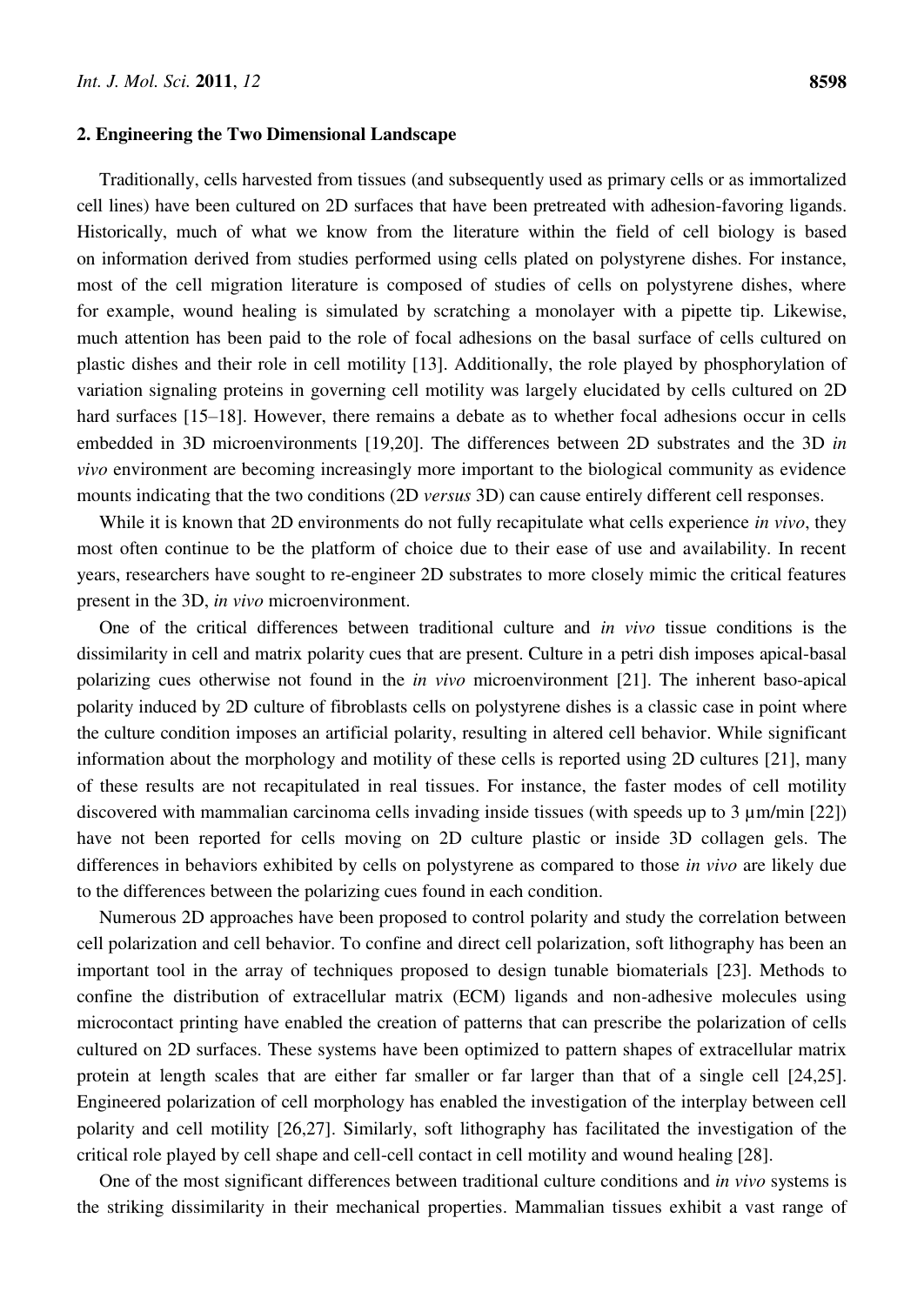stiffness: from a few Pascals to several hundred kiloPascals (Table 1). To expose cells to matrices mimicking the mechanical properties that reflect the conditions that are native to the cell type under investigation, several different platforms have been proposed where each methodology exhibits varying degrees of tunability. Foremost amongst them are polyacrylamide-based substrates, wherein cells are plated on polyacrylamide derivatized with various ECM proteins [10,11,29–31] (Figure 1(a)). The degree of crosslinking induced at the time of polymerization provides tight control over the stiffness of the resulting substrate. In addition to the pivotal role the polyacrylamide platform has played in understanding how matrix mechanics can alter cell behavior, the advent of polyacrylamide gels has also enabled the development of Traction Force Microscopy, a computational method which calculates the traction stresses exerted by cells on their substrate [10,32] (Figure 1(b)).

| <b>Tuble 1.</b> Turniton of hoode strings with site and pathogenic state. |                       |                  |
|---------------------------------------------------------------------------|-----------------------|------------------|
| <b>Tissue Type</b>                                                        | Young's modulus (kPa) | <b>Reference</b> |
| <b>Bovine Aorta</b>                                                       | $2.5 - 2.7$           | $[33]$           |
| Human breast tissue                                                       | $0.1 - 30$            | [34, 35]         |
| Human breast carcinoma                                                    | $4 - 75$              | [35,36]          |
| Human skeletal muscle                                                     | $10 - 75$             | $[37]$           |
| Atherosclerotic lesions in aorta                                          | $10 - 100$            | [38]             |
| <b>Porcine liver</b>                                                      | $12 - 13$             | $[39]$           |
| Prostrate carcinoma                                                       | $10 - 100$            | $[40]$           |
| Cholangiocellular carcinoma                                               | $69 - 75$             | [41]             |

**Table 1.** Variation of tissue stiffness with site and pathogenic state.

In addition to the use of polyacrylamide substrates, other methods have also been developed to investigate the effects of matrix stiffening on cell behavior. For instance, several approaches have been described to stiffen collagen. While collagen can be stiffened by increasing its density, the stiffness can also be manipulated independently of density through crosslinking using fixatives such as glutaraldehyde or non-enzymatically using glycation [42,43]. The benefit of using collagen, in comparison to most other polymer systems, is that it occurs naturally. However, the range of stiffnesses that can be achieved is limited.

As a step towards moving from 2D substrates to 3D microenvironments, pseudo-3D systems have been created. Here, cells are plated between two orthogonal 2D surfaces coated with collagen I [44,45]. In this system, cells spread over a typical 2D surface, but the cells can also bind to the substrate on their apical side. The advantage of these pseudo-3D environments over fully 3D environments is that they are easier to image and manipulate. It is possible that results obtained from these pseudo-3D systems can shed some light on the behavior of cells in tissues, especially near tissue boundaries that can exhibit both a stiffness gradient and a topographical change in the microenvironment.

To create 2D substrates containing gradients of stiffness, various microfluidic systems, where the mixing of pre-polymerized matrices can be controlled at the microscale, have been used [46,47]. Such gradient substrates allow for the investigation of critical decision-making machinery required by cells undergoing 2D migration. In most cases, cells have been shown to polarize and migrate in the direction of increasing stiffness. These substrate hold great promise to further explore the role of substrate mechanics in cell movement. As an example, these substrates may prove to be useful in investigating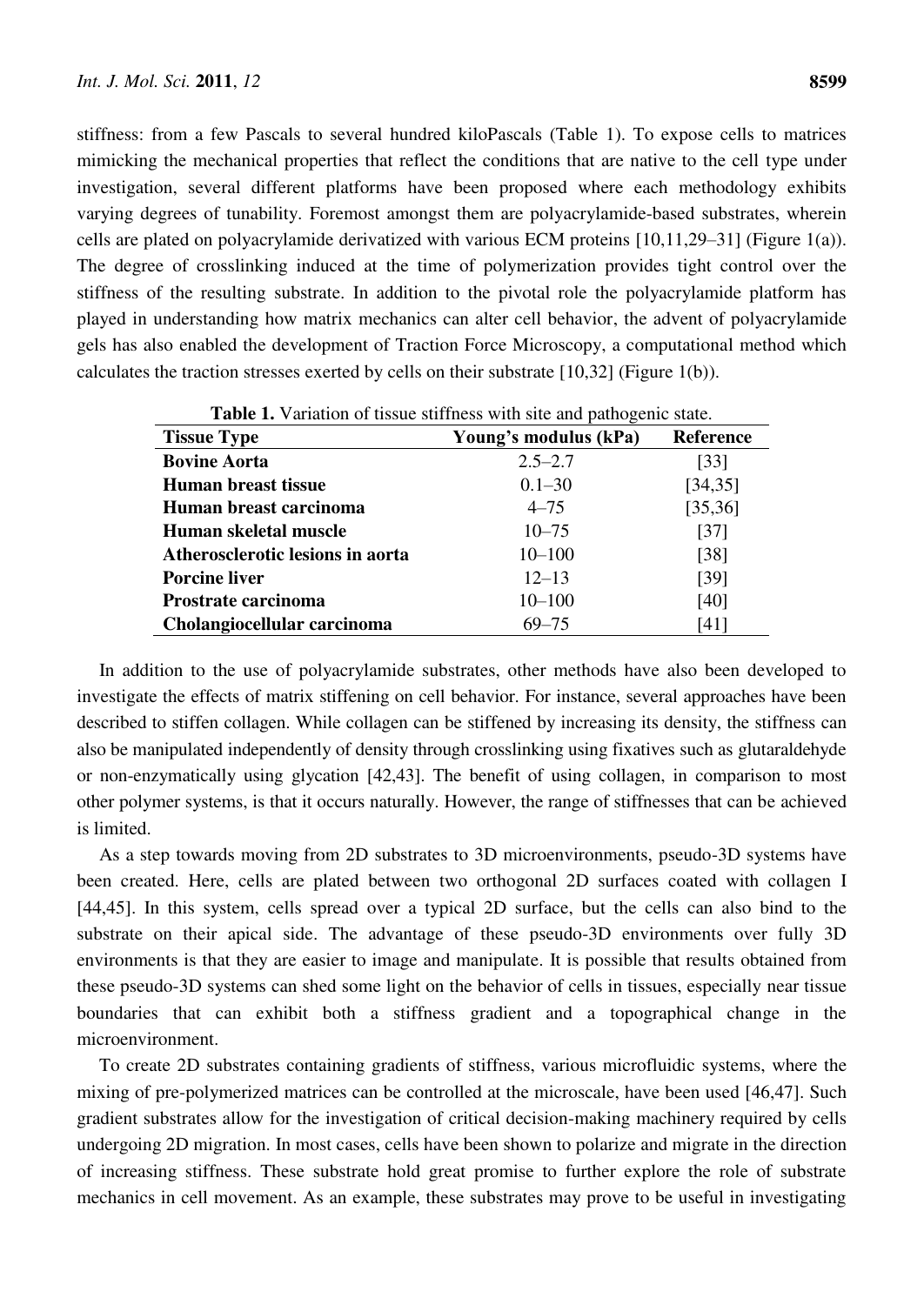the potential role of the Microtubule Organizing center (MTOC) in the organization and polarization of the cytoskeleton during cell migration [48].

## **3. Moving into the Third Dimension**

The importance of dimensionality in cell culture is gaining prominence due to recent evidence that migration [19], drug responsiveness [49], and differentiation [50] pathways are all altered in 2D *versus* 3D environments [21]. The importance of 3D cell cultures has been illustrated in a number of systems. Most notably, it has been found that during development (Figure 2(a)) there is a marked anisotropy in tissue stiffness that alters differentiation [21]. Additionally, pathogenic conditions like tumorigenesis correlate with altered 3D microenvironments that drive disease [51].

**Figure 2.** (**a**) Variation of tissue-stiffness with development timeline [52–54]; (**b**) General dependence of cell-speed and traction on stiffness of 2D and 3D substrates [55,56]. Figures not drawn to scale.



Naturally-derived matrices such as collagen are one of the most often used 3D platforms for the study of cell behavior in *in vivo* like conditions. On a macroscopic level, cells embedded inside a collagen gel are exposed to isotropic conditions. Therefore, the baso-apical polarity which is artificially induced in cells plated on 2D surfaces can be avoided. This is particularly important for studies that involve cells that adhere to a 3D microenvironment *in vivo*, without apical-basal polarizing cues from the ECM.

Embedding cells within a 3D environment imposes an even more critical need to precisely control the physical and chemical properties of the microenvironment. Minor changes in stiffness [57], arrangement of polymerized fibers [58], and ligand presentation [58,59] within the collagen microenvironment have all been shown to affect the reproducibility of results obtained using 3D cell cultures. Additionally, changing the ligand presentation inside collagen gels most often requires a change in the concentration of collagen in the final gel. However, this cannot be achieved without a corresponding change in the stiffness or the pore size of the gel unless the gelation process is modified as discussed in the next section.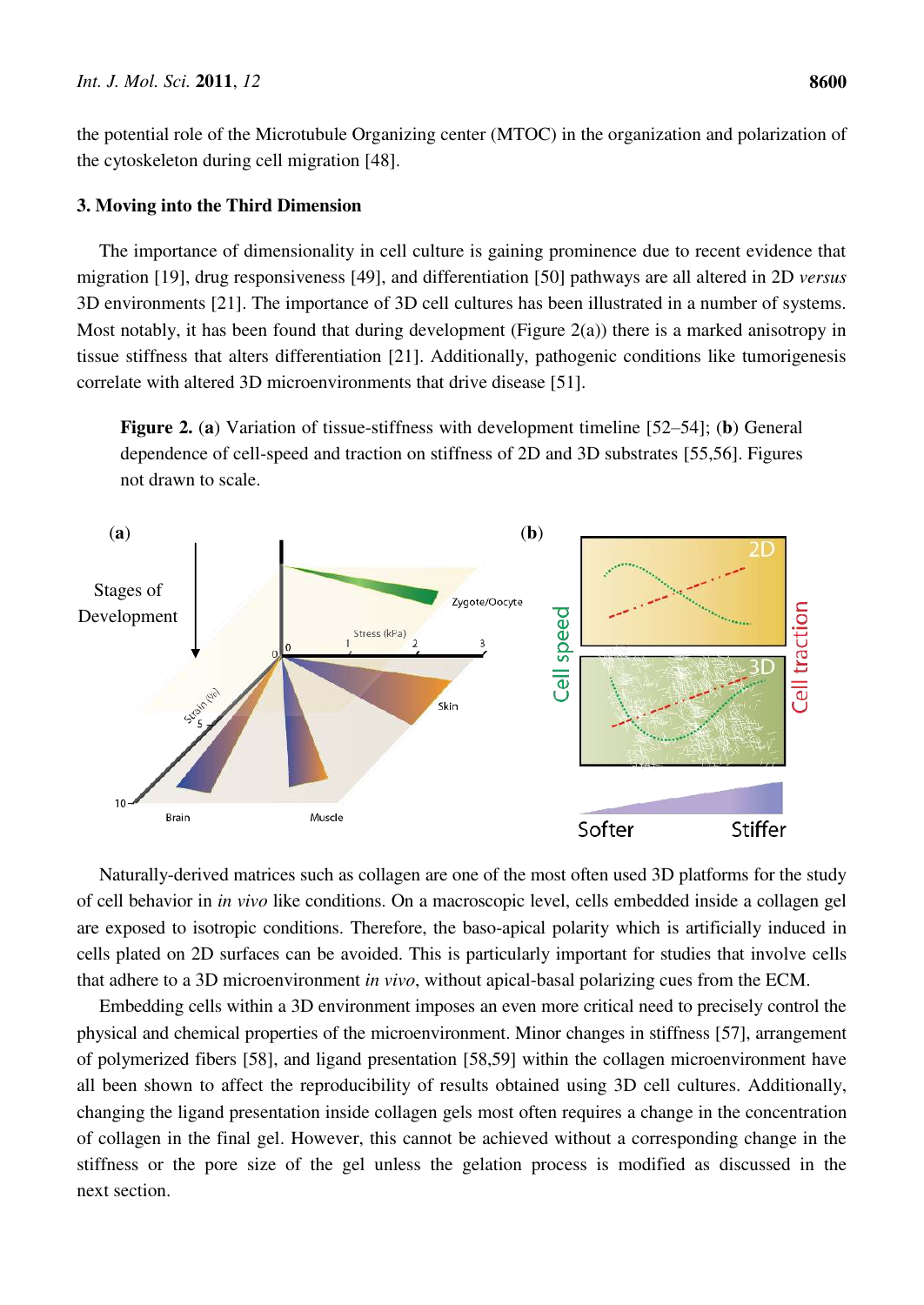## *3.1. Stiffness, Porosity, Ligand-Presentation: The Triad*

As described above, there is increasing interest in investigating the role of matrix stiffness on dictating cell behaviors. The stiffness of healthy tissues (as well as of diseased tissues) spans a huge range of values (Table 1). Stiffness of collagen gels, one of the more often used materials for 3D culture, is determined by the spatial density of crosslinks between collagen monomers: the higher the concentration of collagen is in the final gel, the more crosslinking there is and the higher the stiffness is [60]. Collagen I is most often extracted from the collagen-rich tendons in the tails of rats. Traditionally, digestion with acetic acid is preferred over digestion with enzymes, primarily due to generation of non-physiological uncross-linked collagen in the presence of enzymes such as pepsin [61]. When collagen I is extracted with acetic acid and allowed to polymerize, the end-to-end crosslinks formed between individual monomers initiate a chain reaction leading to the formation of collagen fibers arranged in a random orientation [62]. The concentration of collagen I in the final state is often used to regulate the stiffness of the cellular microenvironment. However, owing to direct dependence between the stiffness of collagen architecture, the number of ligands presented to the cell, and the pore size of interstitial spaces, it is difficult to change only one of these parameter without affecting the others.

Of late, several techniques have been proposed to decouple stiffness, porosity and ligand presentation. For instance, stiffness of collagen gels can be manipulated through non-enzymatic glycation [62]. Such an approach can increase gel stiffness while keeping the ligand presentation the same. Glycation has been used in the field of tissue engineering to stiffen constructs over time using sugars. This process can be slow, occurring over several weeks, because the concentrations of sugars are kept low to avoid large changes in osmolarity that could result in cell death. Methods to glycate the collagen prior to polymerization have recently been described [62]. This approach offers the advantage that, because cells are not present at the time of glycation, higher concentrations of sugars can be used and glycation takes less time. A drawback of this approach is that the pore and fiber size may change depending on the extent of glycation. Further work in this regard is expected to decouple all three of these critical characteristics of the matrix.

The pore size of the cellular microenvironment is critical for both the transport of macromolecules and the dynamics of protrusions emanating from the cell membrane. One of the key motivations behind the control of pore size for cell migration studies is that creating well-defined, controlled pores may help distinguish between successful, motility-inducing functional protrusions from protrusions that are unable to lend motility to the cell. The effectiveness of such protrusions is largely a function of the robustness of cell-ECM interactions (receptor-ligand interactions). Therefore, maintaining a constant level of ligand-presentation while altering only the pore size or the stiffness of the mesh of collagen fibers (or biomaterial of choice) is necessary to fully understand the process of cell protrusion formation in cell migration in 3D.

While precise control over pore size within a matrix is very difficult to realize, advances in this area have been proposed using supercritical fluid processing methods [63]. In this case, thermal stresses, rather than chemical agents, drive the processes of polymerization. While results using poly(lactic-coglycolic) acid (PLGA) to test this process are very promising [64,65] further work needs to be done in realizing strict control over pore size in collagen gels. More conventional methods of controlling pore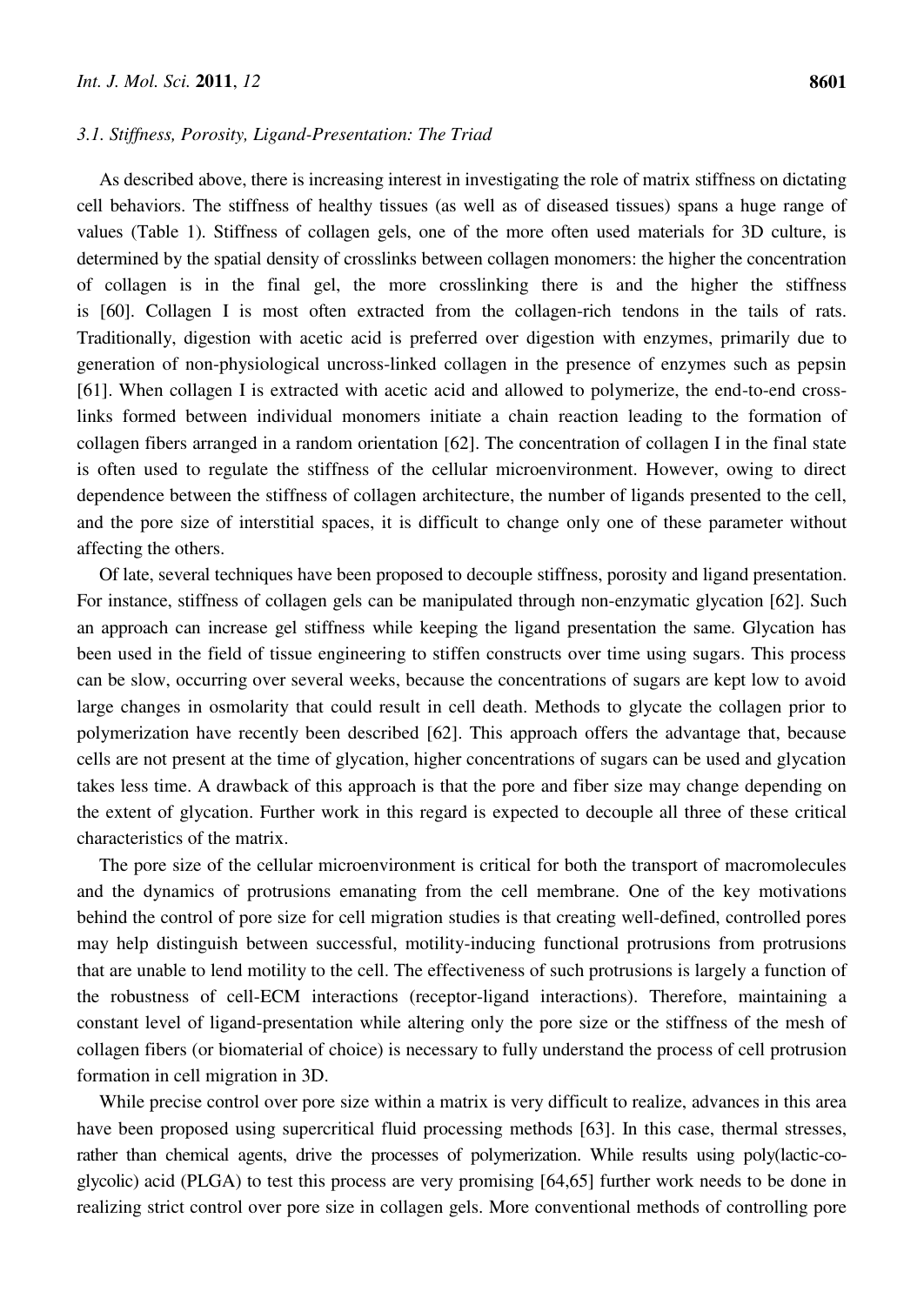size in collagen have also been reported. The most utilized is control over gelation temperature to control architecture [66]. Changes in temperature can alter polymerization dynamics, which alters pore size. However, these methods are not necessarily easily reproducible and even minor unanticipated changes in gelation conditions can unexpectedly change the resulting fiber architecture.

#### *3.2. Matrix Tension and Fiber Alignment*

Matrix tension can change in a number of diseases, including notably cardiovascular disease and cancer. Recent evidence suggests that the alignment of fibers within a matrix and the extent to which those fibers are under tension can alter cell behavior. Notably, *in vitro* experiments using collagen gels have shown that collagen matrices that are not in mechanical contact with the walls of a vessel (so called "floating" gels) induce different cell proliferation and migration behavior as compared to gels that are firmly attached to the walls [17,67,68]. It can be argued that a "floating" gel (*i.e.*, a gel that is not mechanically bound to external surfaces) has a different distribution of residual strains as compared to gels that are "tethered" to the walls. The response of the matrix to cell-induced tensile forces therefore becomes very important.

Metallo-proteases (MMPs) secreted by cells are responsible for cleavage of ECM fibers, allowing cells to move through and remodel their matrix [69]. While this cleavage itself can alter the local chemical and mechanical properties of a matrix, there is some evidence to suggest that ECM cleavage is dependent on ECM tension. Already, there are contradictory reports that conclude that tension on a collagen I fiber makes the fiber both more *and* less prone to cleavage by metallo-proteases [70,71] (MMPs). While these studies are all *in vitro* using purified MMP's, the impact of matrix tension on the degree of matrix cleavage *in vivo* needs to be confirmed. It is possible that increased tension enhances cell migration by increasing MMP activity, however further experiments are necessary to investigate the relationship between fiber tension and MMP function.

Analogous to the effects of matrix tension, matrix fiber alignment can also alter cell migration. Experiments using confocal reflection microscopy have shown that the degree of alignment of collagen fibers near the protruding end of a migrating cell increases [14]. Immediately, these results highlight the need for a system where the alignment of fibers can be modulated. Several teams have described methodologies that yield highly aligned collagen structures—from electrospinning of collagen [72] to extrusion methods [60,73,74]. As described earlier, *in vivo* imaging has revealed cells moving at speeds as high as 3  $\mu$ m/min; it is expected that the faster modes of cell migration may be best explored in these aligned collagen-substrates.

## **4. Bones to Pick: Interfaces between Tissues**

Interfaces between different types of tissues remain the most difficult cellular microenvironment to recreate for both the design of tissue replacements and for the study of cell response to tissue interfaces *in vitro*. Examples of interfaces *in vivo* include the transition from bone to ligament, cartilage to bone, and tendon to bone amongst others. For instance, the transition from a hard osseous tissue to the softer ligaments and finally into very soft connective tissues is accomplished by a gradual change in the cellular and extracellular composition (Figure 3). Interfaces between tissues are often notable for their small length scales, sometimes as small as  $100 \mu m$  [75,76]. Moreover, interfaces involve heterogeneity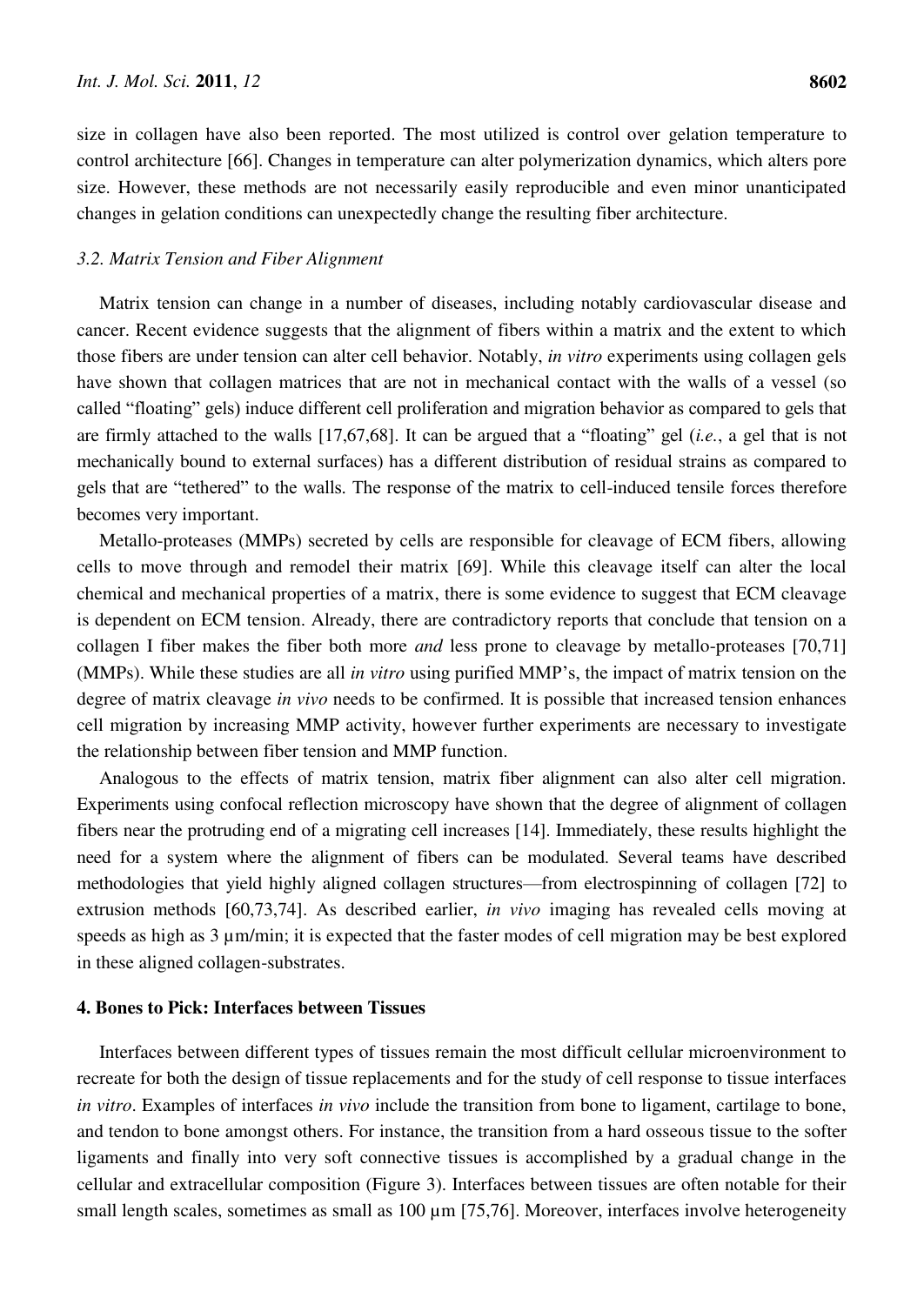of cell types and mineral and protein content. A key concern in artificial generation of interfaces is that the recreated heterogeneity could revert back to homotypic phases over time or after implantation of the artificial interface into the target site [77]. Homeostasis of implanted tissue would necessitate favorable communication between dissimilar cell types, while circumventing cues that initiate homotypic segregation of similar cells.

**Figure 3.** Complexity of tissue-interfaces. Stiffness changes from the order of giga-Pascals [78] to a few kilo-Pascals over relatively short distances. Likewise, degree of calcification, porosity, and microstructure undergo several order of change.



To achieve the desired level of heterogeneity and gradient in composition for both tissue engineered constructs and *in vitro* experiments, several gradient-generating techniques have been described. One very interesting approach has been the usage of gradient retroviral agents in 3D spacing [76]. In this technique, retroviruses coding for specific genes are embedded inside gels in a gradient and the gels is simultaneously uniformly seeded with fibroblasts. Depending upon the identity of the expressed gene, fibroblasts differentiate into osteoblastic or fibroblastic phenotype. Moreover, since the composition and activity of secreted factors depends on cell phenotype, such a system also creates a gradient in mineralization. Ectopic transplantation of this system *in vivo* is found to exhibit remarkable irreversibility of the biogradient.

Gradients have also been shown to be created using localized alignment of ECM fibers to induce cells to secrete collagen depending on the extent of alignment to which they are exposed [79]. Using electrospinning, it was shown that cells create their own gradient of secreted ECM when placed in a 3D space exhibiting a transition from aligned to random polycaprolactone fibers [73]. A similar approach for other biomaterials could introduce many potential options for activating the intrinsic tissue remodeling machinery of the existing cells.

While electrospinning has been used extensively to achieve strict control over 3D alignment/porosity, extrusion of polymer precursors may be a less harsh tactic that may also offer the opportunity to create interfaces of tissues. Extrusion of collagen I through thin orifices followed by rapid fibrillogenesis can induce a very high degree of alignment in the extruded collagen [74]. Using this system, it has been shown that the aligned collagen can then be used as a 2D substrate, where the alignment of fibroblasts plated on the collagen is found to be very similar to the alignment of collagen, or it could be used as a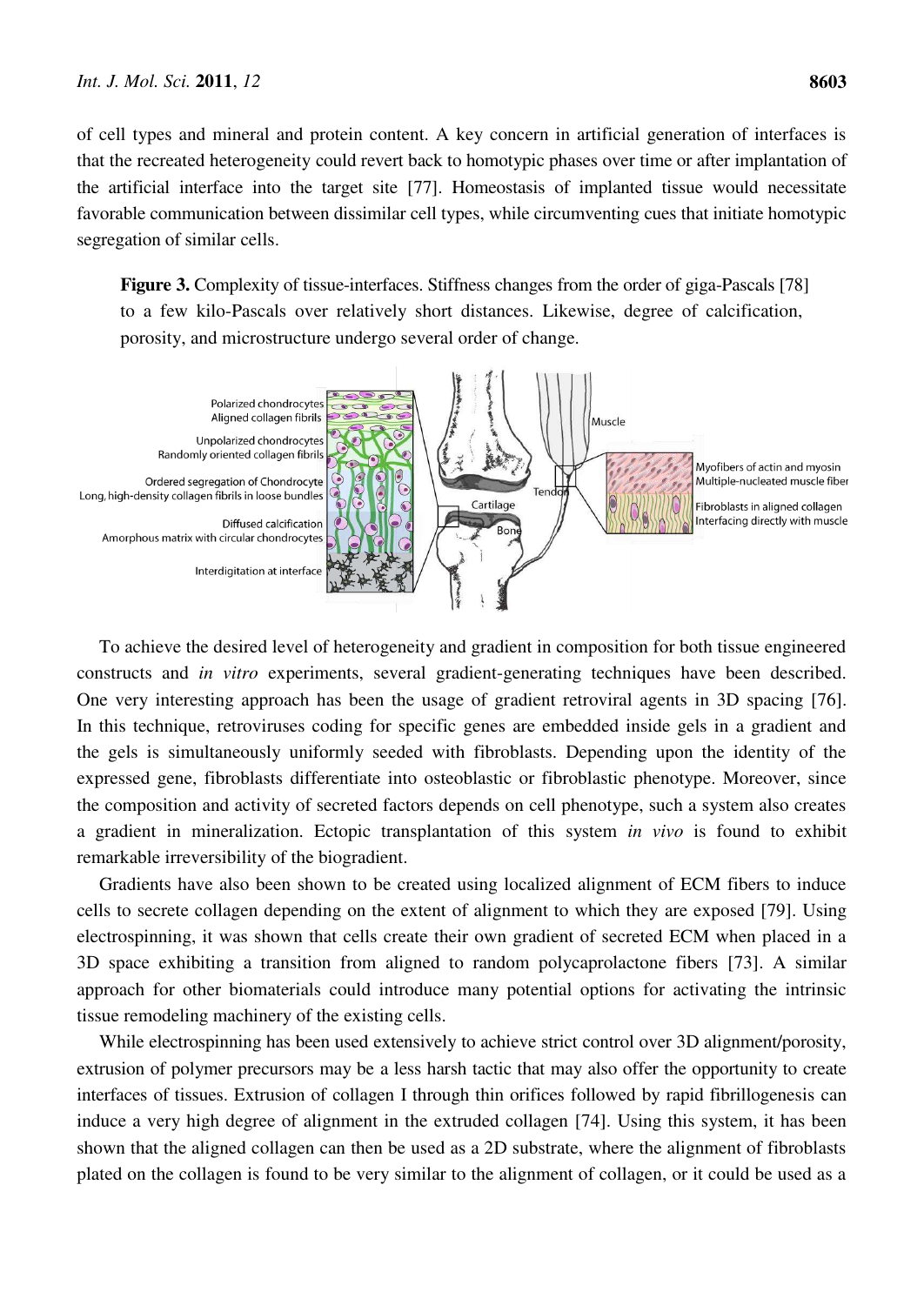3D matrix which encapsulates cells. Due to hydrodynamic nature of extrusion, it may be possible to create a gradient of fiber alignment that could further aid in the development of viable tissue interfaces.

Tissue bonding is another example of an exciting technique being pursued to create physiologically permanent interfaces [80]. Using a thermally-driven gelation system, "integrating fibers" that span the interface between two distinct zones (a zone comprising of preformed collagen fibers and another in liquid phase held at sub-gelation temperature) can be formed. Moreover, it has been found that by controlling the temperature differential between the two zones of collagen gelation, the thickness of the interface can be controlled. The primary advantage of this method is that the generation of the gradient is carried out under a physiologically viable temperature regime, thereby allowing for the generation of interface while cells are still embedded inside the collagen.

## **5. Conclusions**

One of the critical challenges to tissue engineering as well as basic cell biology research is the mismatch between *in vitro* cell culture systems and the environment as it exists inside the human body. The behaviors and phenotypes of cells in culture can often be an artifact of an improper or non-physiological cellular microenvironment. Parameters including topography, stiffness, porosity, matrix tension and alignment are all critical determinants of cell function and need to be tuned to achieve experiments which are truly recapitulating what happens *in vivo*. The need for the creation of accurate cell microenvironments has driven the field of biomaterials to develop methods which exact greater control in both real-time tunable systems (for action-as-it-happens experiments) and in systems requiring long-term homeostasis such as tissue engineered implants.

#### **Acknowledgements**

This work was supported by the Cornell Center on the Microenvironment & Metastasis through Award Number U54CA143876 from the National Cancer Institute, the National Center for Research Resources (Award Number R21RR025801) and the American Federation for Aging Research to CAR.

## **References**

- 1. El-Ali, J.; Sorger, P.K.; Jensen, K.F. Cells on chips. *Nature* **2006**, *442*, 403–411.
- 2. Grinnell, F.; Petroll, W.M. Cell motility and mechanics in three-dimensional collagen matrices. *Annu. Rev. Cell Dev. Biol.* **2010**, *26*, 335–361.
- 3. Petroll, W.M.; Ma, L. Localized application of mechanical and biochemical stimuli in 3-D culture. *Dev. Dyn.* **2008**, *273*, 2726–2736.
- 4. Petroll, W.M.; Ma, L. Direct, dynamic assessment of cell-matrix interactions inside fibrillar collagen lattices. *Cell Motil. Cytoskeleton* **2003**, *55*, 254–264.
- 5. Rhee, S.; Grinnell, F. Fibroblast mechanics in 3D collagen matrices. *Adv. Drug Deliv. Rev.* **2007**, *59*, 1299–1305.
- 6. Jiang, F.; Grinnell, F. Cell-matrix entanglement and mechanical anchorage of fibroblasts in three-dimensional collagen matrices. *Mol. Biol. Cell* **2005**, *16*, 5070–5076.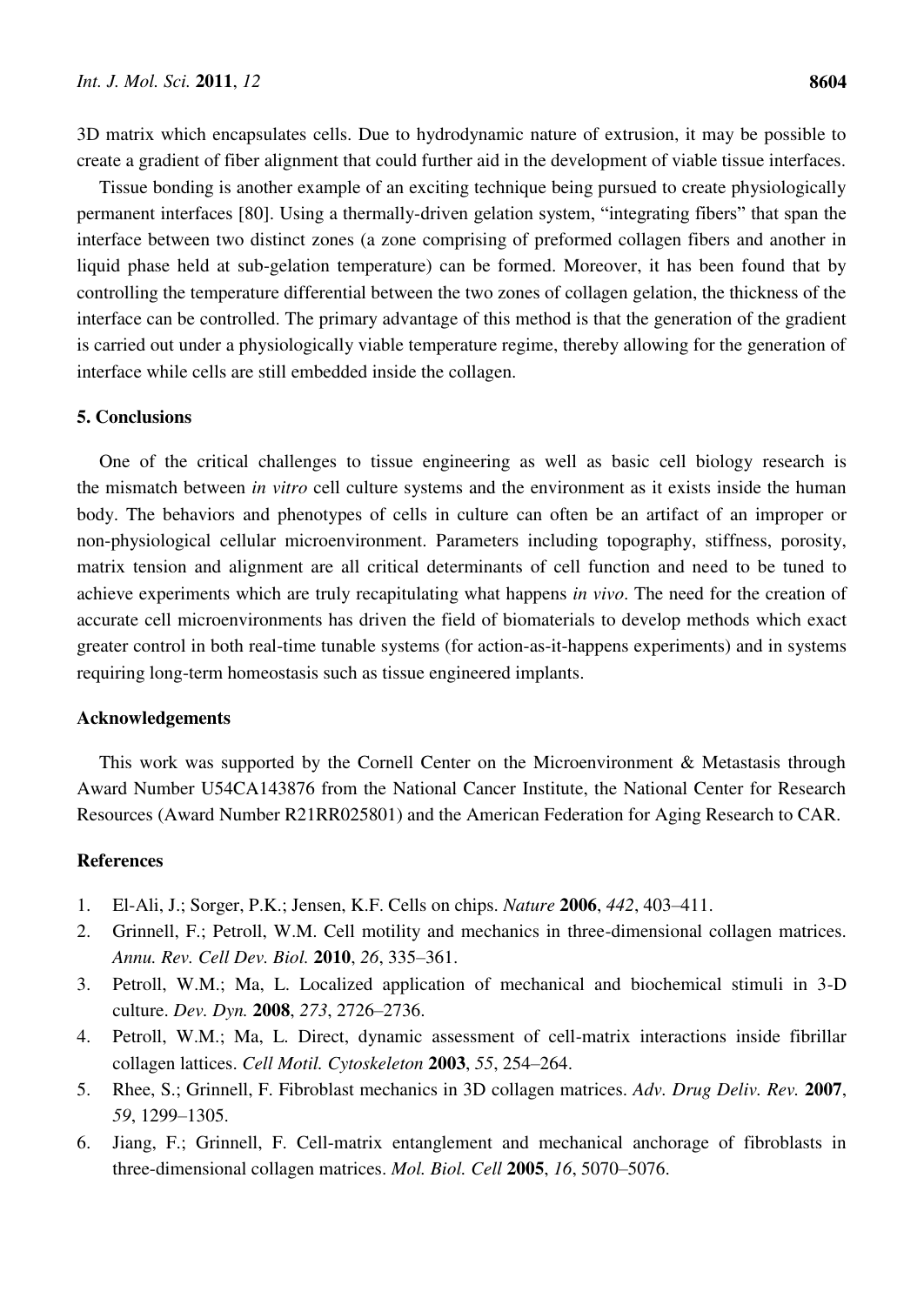- 7. Grinnell, F. Fibroblast biology in three-dimensional collagen matrices. *Trends Cell Biol.* **2003**, *13*, 264–269.
- 8. Tamariz, E.; Grinnell, F. Modulation of fibroblast morphology and adhesion during collagen matrix remodeling. *Mol. Biol. Cell* **2002**, *13*, 3915–3929.
- 9. Yeung, T.; Georges, P.C.; Flanagan, L.A.; Marg, B.; Ortiz, M.; Funaki, M.; Zahir, N.; Ming, W.; Weaver, V.; Janmey, P.A. Effects of substrate stiffness on cell morphology, cytoskeletal structure, and adhesion. *Cell Motil. Cytoskel.* **2005**, *60*, 24–34.
- 10. Califano, J.P.; Reinhart-King, C.A. A balance of substrate mechanics and matrix chemistry regulates endothelial cell network assembly. *Cell. Mol. Bioeng.* **2008**, *1*, 122–132.
- 11. Califano, J.P.; Reinhart-King, C.A. Substrate stiffness and cell area predict cellular traction stresses in single cells and cells in contact. *Cell. Mol. Bioeng.* **2010**, *3*, 68–75.
- 12. Even-Ram, S.; Yamada, K.M. Cell migration in 3D matrix. *Curr. Opin. Cell Biol.* **2005**, *17*, 524–532.
- 13. Smilenov, L.B.; Mikhailov, A.; Pelham, R.J.; Marcantonio, E.E.; Gundersen, G.G. Focal adhesion motility revealed in stationary fibroblasts. *Science* **1999**, *286*, 1172–1174.
- 14. Pang, Y.; Wang, X.; Lee, D.; Greisler, H.P. Dynamic quantitative visualization of single cell alignment and migration and matrix remodeling in 3-D collagen hydrogels under mechanical force. *Biomaterials* **2011**, *32*, 3776–3783.
- 15. Kim, A.; Lakshman, N.; Petroll, W.M. Quantitative assessment of local collagen matrix remodeling in 3-D culture: The role of Rho kinase. *Exp. Cell Res.* **2006**, *312*, 3683–3692.
- 16. Van Aelst, L.; Symons, M. Role of Rho family GTPases in epithelial morphogenesis. *Genes Dev.*  **2002**, *16*, 1032–1054.
- 17. Lee, D.J.; Ho, C.H.; Grinnell, F. LPA-stimulated fibroblast contraction of floating collagen matrices does not require Rho kinase activity or retraction of fibroblast extensions. *Exp. Cell Res.*  **2003**, *289*, 86–94.
- 18. Sanz-Moreno, V.; Gadea, G.; Ahn, J.; Paterson, H.; Marra, P.; Pinner, S.; Sahai, E.; Marshall, C. Rac activation and inactivation control plasticity of tumor cell movement. *Cell* **2008**, *135*, 510–513.
- 19. Fraley, S.I.; Feng, Y.; Krishnamurthy, R.; Kim, D.; Celedon, A.; Longmore, G.D.; Wirtz, D. A distinctive role for focal adhesion proteins in three-dimensional cell motility. *Nat. Cell Biol.* **2010**, *12*, 598–604.
- 20. Kubow, K.E.; Horwitz, A.R. Reducing background fluorescence reveals adhesions in 3D matrices. *Nat. Cell Biol.* **2011**, *13*, 3–5.
- 21. Cukierman, E.; Pankov, R.; Stevens, D.R.; Yamada, K.M. Taking cell-matrix adhesions to the third dimension. *Science* **2001**, *294*, 1708–1712.
- 22. Bailly, M.; Yan, L.; Whitesides, G.M.; Condeelis, J.S.; Segall, J.E. Regulation of protrusion shape and adhesion to the substratum during chemotactic responses of mammalian carcinoma cells. *Exp. Cell Res.* **1998**, *241*, 285–299.
- 23. Xia, Y.; Whitesides, G.M. Soft lithography. *Annu. Rev. Mater. Sci.* **1998**, *28*, 153–184.
- 24. Thery, M. The extracellular matrix guides the orientation of the cell division axis. *Nat. Cell Biol.*  **2005**, *7*, 947–953.
- 25. Jiang, X.; Bruzewicz, D.A.; Wong, A.P.; Piel, M.; Whitesides, G.M. Directing cell migration with asymmetric micropatterns. *Proc. Natl. Acad. Sci. USA* **2005**, *102*, 975–978.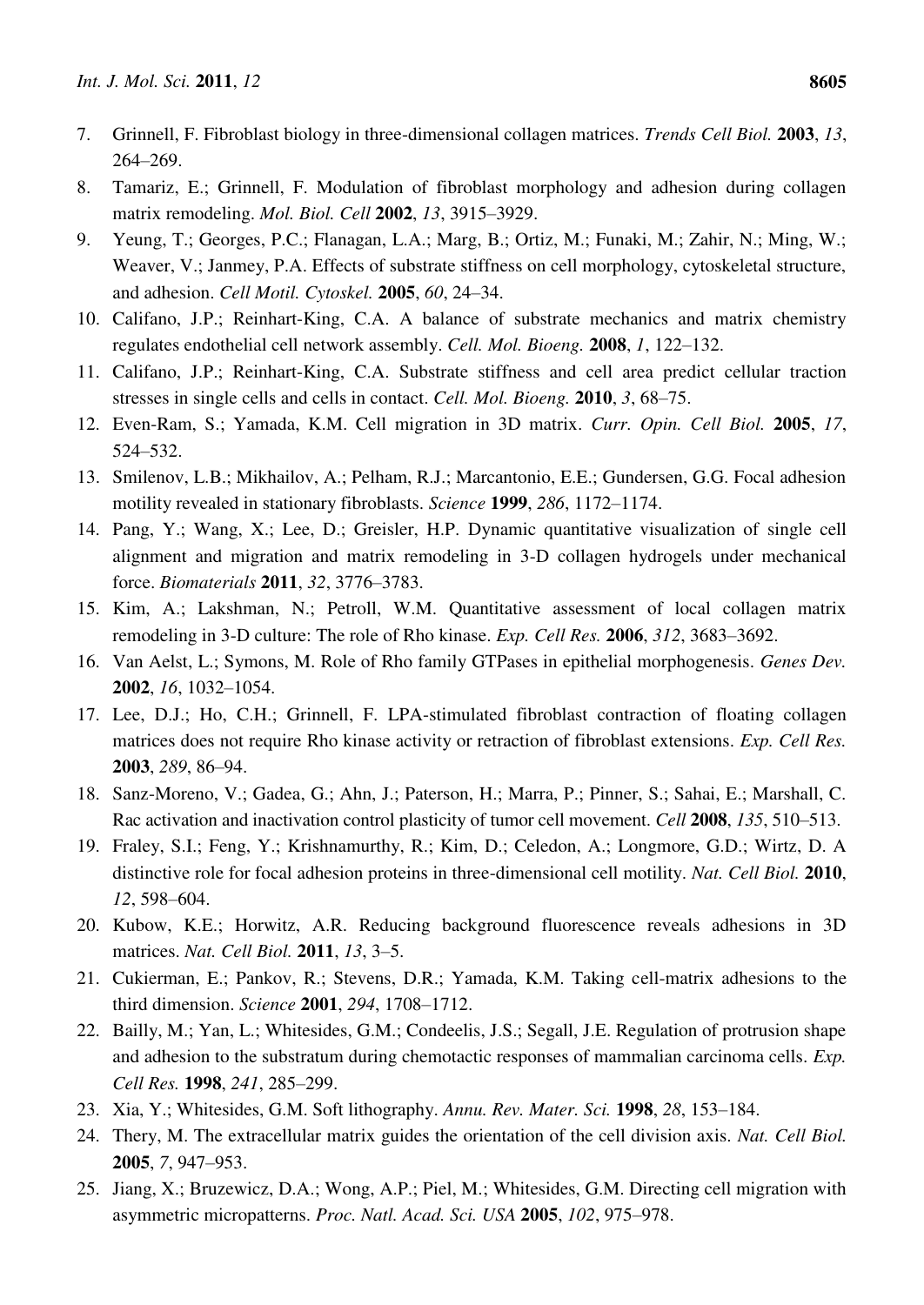- 26. Kushiro, K.; Chang, S.; Asthagiri, A.R. Reprogramming directional cell motility by tuning micropattern features and cellular signals. *Adv*. *Mater.* **2010**, *22*, 4516–4519.
- 27. Desai, R.A.; Gao, L.; Raghavan, S.; Liu, W.F.; Chen, C.S. Cell polarity triggered by cell-cell adhesion via E-cadherin. *J. Cell Sci.* **2009**, *122*, 905–911.
- 28. Brock, A.; Chang, E.; Ho, C.; LeDuc, P.; Jiang, X.; Whitesides, G.M.; Ingber, D.E. Geometric determinants of directional cell motility revealed using microcontact printing. *Langmuir* **2003**, *19*, 1611–1617.
- 29. Buxboim, A.; Rajagopal, K.; Brown, A.E.; Discher, D.E. How deeply cells feel: Methods for thin gels. *J. Phys. Condens. Matter* **2010**, *22*, 194116:1–194116:10.
- 30. Chou, J.; Gaemers, S.; Howder, B.; Louis, J.; Bax, A. A simple apparatus for generating stretched polyacrylamide gels, yielding uniform alignment of proteins and detergent micelles. *J. Biomol. NMR* **2001**, *21*, 377–382.
- 31. Reinhart-King, C.A. Endothelial cell adhesion and migration. *Method Enzymol.* **2008**, *443*, 45–64.
- 32. Su, J.; Brau, R.R.; Jiang, X.; Whitesides, G.M.; Lang, M.J.; So, P.T.C. Geometric confinement influences cellular mechanical properties II—Intracellular variances in polarized cells. *Mol. Cell. Biomech.* **2007**, *4*, 105–118.
- 33. Peloquin, J.M.; Huynh, J.; Williams, R.M.; Reinhart-King, C.A. Indentation measurements of the subendothelial matrix in bovine carotid arteries. *J. Biomech.* **2011**, *5*, 815–821.
- 34. Van Houten, E.E.W.; Doyley, M.M.; Kennedy, F.E.; Weaver, J.B.; Paulsen, K.D. Initial *in vivo* experience with steady-state subzone-based MR elastography of the human breast. *J. Magn. Reson. Im.* **2003**, *1*, 72–85.
- 35. Paszek, M.J.; Zahir, N.; Johnson, K.R.; Lakins, J.N.; Rozenberg, G.I.; Gefen, A.; Reinhart-King, C.A.; Margulies, S.S.; Dembo, M.; Boettiger, D.; *et al*. Tensional homeostasis and the malignant phenotype. *Cancer Cell* **2005**, *3*, 241–254.
- 36. Kruse, S.A.; Smith, J.A.; Lawrence, A.J.; Dresner, M.A.; Manduca, A.; Greenleaf, J.F.; Ehman, R.L.; Kruse, S.A.; Smith, J.A.; *et al*. Tissue characterization using magnetic resonance elastography: Preliminary results. *Phys. Med. Biol.* **2000**, *6*, 1579–1590.
- 37. Uffmann, K.; Maderwald, S.; Ajaj, W.; Galban, C.G.; Mateiescu, S.; Quick, H.H.; Ladd, M.E. *In vivo* elasticity measurements of extremity skeletal muscle with MR elastography. *NMR Biomed.*  **2004**, *4*, 181–190.
- 38. Matsumoto, T.; Abe, H.; Ohashi, T.; Kato, Y.; Sato, M. Local elastic modulus of atherosclerotic lesions of rabbit thoracic aortas measured by pipette aspiration method. *Physiol. Meas.* **2002**, *4*, 635–648.
- 39. Tay, B.K.; Kim, J.; Srinivasan, M.A. *In vivo* mechanical behavior of intra-abdominal organs. *IEEE Trans. Biomed. Eng.* **2006**, *53*, 2129–2138.
- 40. Hoyt, K.; Castaneda, B.; Zhang, M.; Nigwekar, P.; di Sant'Agnese, P.A.; Joseph, J.V.; Strang, J.; Rubens, D.J.; Parker, K.J. Tissue elasticity properties as biomarkers for prostate cancer. *Cancer Biomark.* **2008**, *4*, 213–225.
- 41. Masuzaki, R.; Tateishi, R.; Yoshida, H.; Sato, T.; Ohki, T.; Goto, T.; Yoshida, H.; Sato, S.; Sugioka, Y.; Ikeda, H. Assessing liver tumor stiffness by transient elastography. *Hepatology Int.*  **2007**, *3*, 394–397.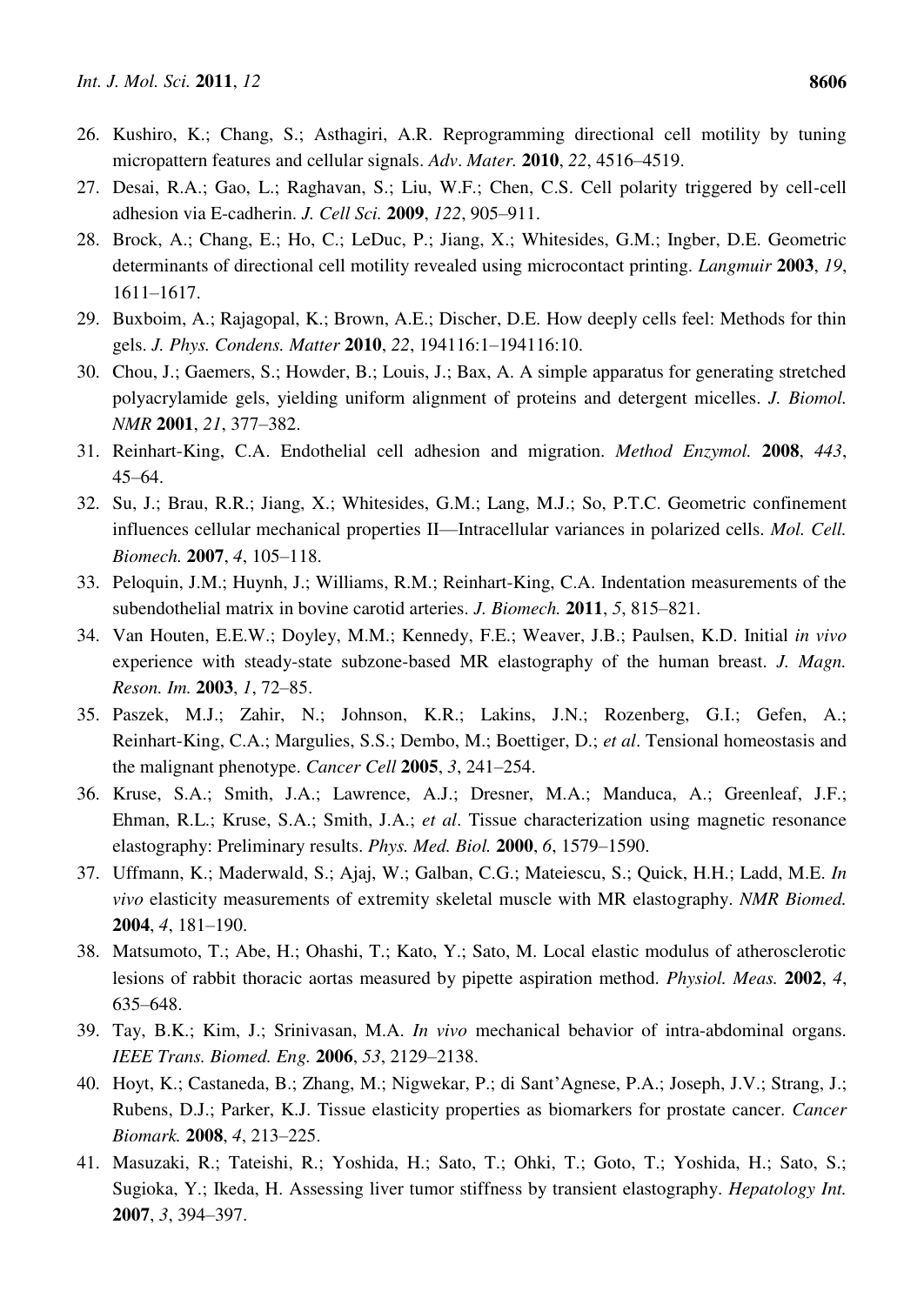- 42. Elgawish, A.; Glomb, M.; Friedlander, M.; Monnier, V.M. Involvement of hydrogen peroxide in collagen cross-linking by high glucose *in vitro* and *in vivo*. *J. Biol. Chem.* **1996**, *271*, 12964–12971.
- 43. Aronson, D. Cross-linking of glycated collagen in the pathogenesis of arterial and myocardial stiffening of aging and diabetes. *J. Hypertens.* **2003**, *21*, 3–12.
- 44. Charest, J.M.; Califano, J.P.; Carey, S.P.; Reinhart-King, C.A. Fabrication of substrates with defined mechanical properties and topographical features for the study of cell migration. *Macromol. Biosci.* **2011**, in press.
- 45. Liu, L.; Sun, B.; Pedersen, J.N.; Aw Yong, K.; Getzenberg, R.H.; Stone, H.A.; Austin, R.H. Probing the invasiveness of prostate cancer cells in a 3D microfabricated landscape. *Proc. Natl. Acad. Sci. USA* **2011**, *108*, 6853–6856.
- 46. Saadi, W.; Rhee, S.; Lin, F.; Vahidi, B.; Chung, B.; Jeon, N. Generation of stable concentration gradients in 2D and 3D environments using a microfluidic ladder chamber. *Biomed. Microdevices*  **2007**, *9*, 627–635.
- 47. Lin, F.; Saadi, W.; Rhee, S.W.; Wang, S.; Mittal, S.; Jeon, N.L. Generation of dynamic temporal and spatial concentration gradients using microfluidic devices. *Lab Chip* **2004**, *4*, 164–167.
- 48. Hale, C.M.; Shrestha, A.L.; Khatau, S.B.; Stewart-Hutchinson, P.J.; Hernandez, L.; Stewart, C.L.; Hodzic, D.; Wirtz, D. Dysfunctional connections between the nucleus and the actin and microtubule networks in laminopathic models. *Biophys. J.* **2008**, *95*, 5462–5475.
- 49. Pickl, M.; Ries, C.H. Comparison of 3D and 2D tumor models reveals enhanced HER2 activation in 3D associated with an increased response to trastuzumab. *Oncogene* **2008**, *28*, 461–468.
- 50. Wozniak, M.A.; Desai, R.; Solski, P.A.; Der, C.J.; Keely, P.J. ROCK-generated contractility regulates breast epithelial cell differentiation in response to the physical properties of a three-dimensional collagen matrix. *J. Cell Biol.* **2003**, *163*, 583–595.
- 51. Postovit, L.; Margaryan, N.V.; Seftor, E.A.; Kirschmann, D.A.; Lipavsky, A.; Wheaton, W.W.; Abbott, D.E.; Seftor, R.E.B.; Hendrix, M.J.C. Human embryonic stem cell microenvironment suppresses the tumorigenic phenotype of aggressive cancer cells. *Proc. Natl. Acad. Sci. USA*  **2008**, *105*, 4329–4334.
- 52. Gefen, A.; Margulies, S.S. Are *in vivo* and *in situ* brain tissues mechanically similar? *J. Biomech.*  **2004**, *37*, 1339–1352.
- 53. Engler, A.J.; Griffin, M.A.; Sen, S.; Bönnemann, C.G.; Sweeney, H.L.; Discher, D.E. Myotubes differentiate optimally on substrates with tissue-like stiffness. *J. Cell Biol.* **2004**, *166*, 877–887.
- 54. Diridollou, S.; Patat, F.; Gens, F.; Vaillant, L.; Black, D.; Lagarde, J.M.; Gall, Y.; Berson, M. *In vivo* model of the mechanical properties of the human skin under suction. *Skin Res. Technol.* **2000**, *6*, 214–221.
- 55. Discher, D.E.; Janmey, P.; Wang, Y.L. Tissue cells feel and respond to the stiffness of their substrate. *Science* **2005**, *310*, 1139–1143.
- 56. Lo, C.M.; Wang, H.B.; Dembo, M.; Wang, Y.L. Cell movement is guided by the rigidity of the substrate. *Biophys. J.* **2000**, *79*, 144–152.
- 57. Zaman, M.H.; Trapani, L.M.; Sieminski, A.L.; MacKellar, D.; Gong, H.; Kamm, R.D.; Wells, A.; Lauffenburger, D.A.; Matsudaira, P. Migration of tumor cells in 3D matrices is governed by matrix stiffness along with cell-matrix adhesion and proteolysis. *Proc. Natl. Acad. Sci. USA* **2006**, *103*, 10889–10894.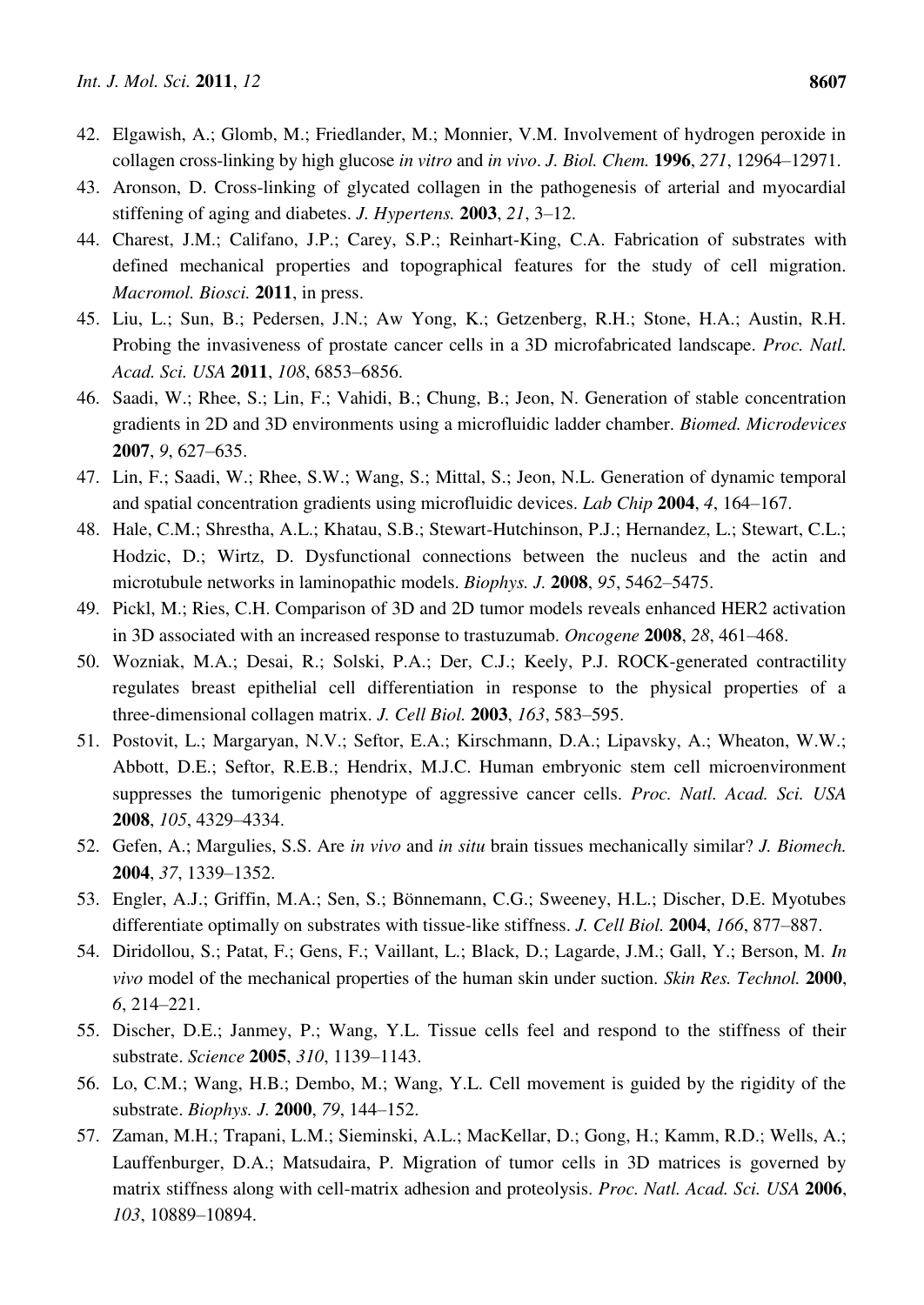- 58. Rowlands, A.S.; George, P.A.; Cooper-White, J.J. Directing osteogenic and myogenic differentiation of MSCs: Interplay of stiffness and adhesive ligand presentation. *Am. J. Physiol. Cell Physiol.* **2008**, *295*, C1037–C1044.
- 59. Wolf, K.; Mazo, I.; Leung, H.; Engelke, K.; von Andrian, U.H.; Deryugina, E.I.; Strongin, A.Y.; Bröcker, E.B.; Friedl, P. Compensation mechanism in tumor cell migration: Mesenchymal-amoeboid transition after blocking of pericellular proteolysis. *J. Cell Biol.* **2003**, *160*, 267–277.
- 60. Stenzel, K.H.; Miyata, T.; Rubin, A.L. Collagen as a biomaterial. *Annu. Rev. Biophys. Bioeng.*  **1974**, *3*, 231–253.
- 61. Reid, K.B. Isolation, by partial pepsin digestion, of the three collagen-like regions present in subcomponent Clq of the first component of human complement. *Biochem. J.* **1976**, *155*, 5–17.
- 62. Roy, R.; Boskey, A.; Bonassar, L.J. Processing of type I collagen gels using nonenzymatic glycation. *J. Biomed. Mater. Res. Part A* **2010**, *93*, 843–851.
- 63. Quirk, R.; France, R.; Shakesheff, K.; Howdle, S. Supercritical fluid technologies and tissue engineering scaffolds. *Curr. Opin. Solid State Mater. Sci.* **2004**, *8*, 313–321.
- 64. Holy, C.E.; Shoichet, M.S.; Davies, J.E. Engineering three-dimensional bone tissue *in vitro* using biodegradable scaffolds: Investigating initial cell-seeding density and culture period. *J. Biomed. Mater. Res.* **2000**, *51*, 376–382.
- 65. Ng, K.W.; Khor, H.L.; Hutmacher, D.W. *In vitro* characterization of natural and synthetic dermal matrices cultured with human dermal fibroblasts. *Biomaterials* **2004**, *25*, 2807–2818.
- 66. Pederson, A.W.; Ruberti, J.W.; Messersmith, P.B. Thermal assembly of a biomimetic mineral/collagen composite. *Biomaterials* **2003**, *24*, 4881–4890.
- 67. Quirk, R.; France, R.; Shakesheff, K.; Howdle, S. Fibroblast quiescence in floating or released collagen matrices: Contribution of the ERK signaling pathway and actin cytoskeletal organization. *J. Biol. Chem.* **2001**, *276*, 31047–31052.
- 68. Emerman, J.T.; Pitelka, D.R. Maintenance and induction of morphological differentiation in dissociated mammary epithelium on floating collagen membranes. *In Vitro* **1977**, *13*, 316–328.
- 69. Bruner, K.L.; Matrisian, L.M.; Rodgers, W.H.; Gorstein, F.; Osteen, K.G. Suppression of matrix metalloproteinases inhibits establishment of ectopic lesions by human endometrium in nude mice. *J. Clin. Invest.* **1997**, *99*, 2851–2857.
- 70. Camp, R.J.; Liles, M.; Beale, J.; Saeidi, N.; Flynn, B.P.; Moore, E.; Murthy, S.K.; Ruberti, J.W. Molecular mechanochemistry: Low force switch slows enzymatic cleavage of human type I collagen monomer. *J. Am. Chem. Soc.* **2011**, *133*, 4073–4078.
- 71. Adhikari, A.S.; Chai, J.; Dunn, A.R. Mechanical load induces a 100-fold increase in the rate of collagen proteolysis by MMP-1. *J. Am. Chem. Soc.* **2011**, *133*, 1686–1689.
- 72. Matthews, J.; Wnek, G.; Simpson, D.; Bowlin, G. Electrospinning of collagen nanofibers. *Biomacromolecules* **2002**, *3*, 232–238.
- 73. Wutticharoenmongkol, P.; Sanchavanakit, N.; Pavasant, P.; Supaphol, P. Preparation and characterization of novel bone scaffolds based on electrospun polycaprolactone fibers filled with nanoparticles. *Macromol. Biosci.* **2006**, *6*, 70–77.
- 74. Lai, E.S.; Anderson, C.M.; Fuller, G.G. Designing a tubular matrix of oriented collagen fibrils for tissue engineering. *Acta Biomater.* **2011**, *7*, 2448–2456.